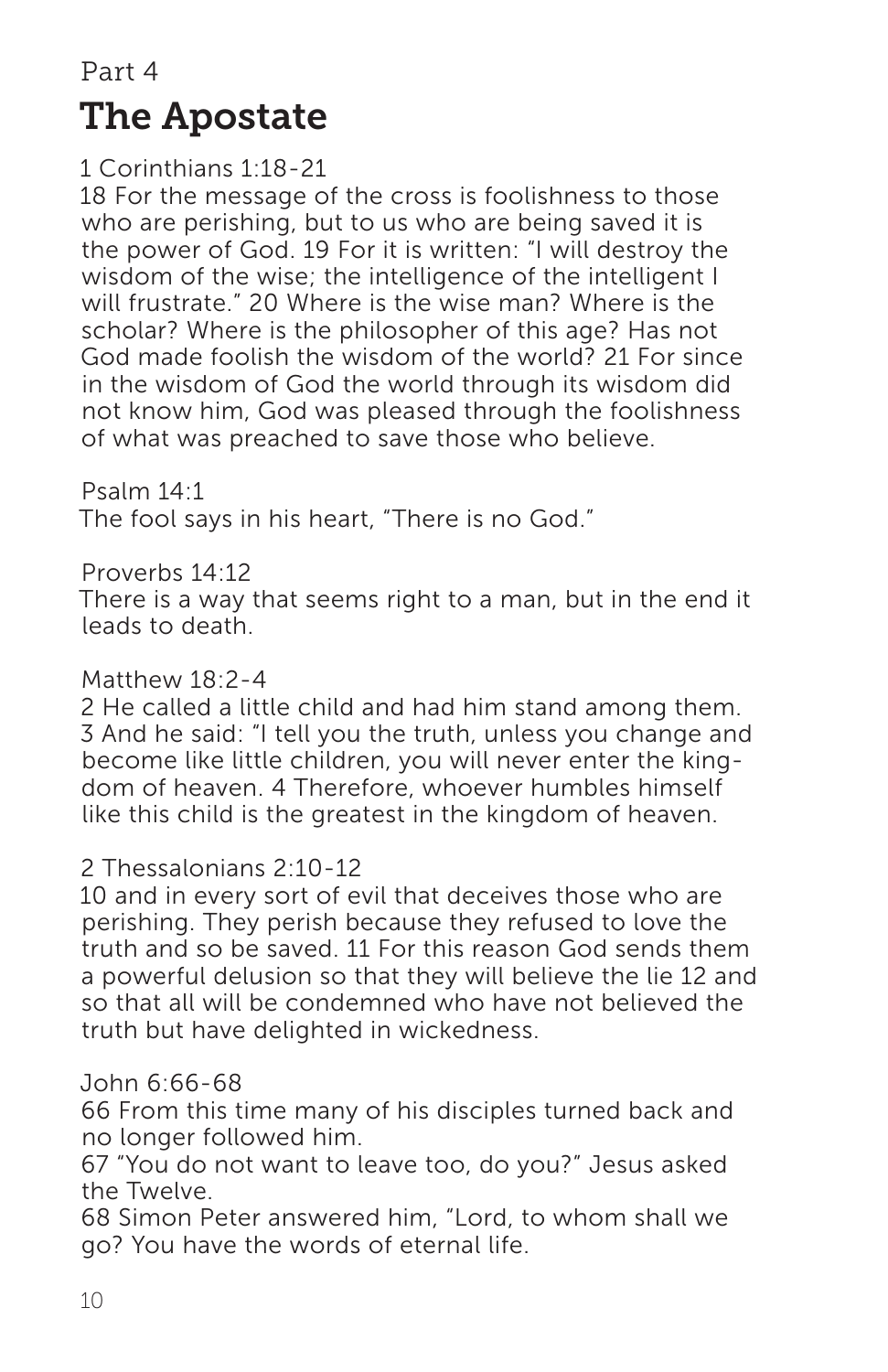| "You can begin as if nothing had ever gone wrong. White as snow."<br>Page 39                                                                                                                                                                                                                               |  |
|------------------------------------------------------------------------------------------------------------------------------------------------------------------------------------------------------------------------------------------------------------------------------------------------------------|--|
| "Reality is harsh to the feet of the shadows" Page 39                                                                                                                                                                                                                                                      |  |
| [In heaven there is] "No sphere of usefulness: you are not needed<br>there at all. No scope for your talents: only forgiveness for having<br>perverted them. No atmosphere of inquiry, for I will bring you to the<br>land not of questions but of answers, and you shall see the face of<br>God." Page 40 |  |
| Message notes:<br>that leads to life.                                                                                                                                                                                                                                                                      |  |
| doesn't transform a lie into the truth.                                                                                                                                                                                                                                                                    |  |
| to mental ignorance                                                                                                                                                                                                                                                                                        |  |
| Heaven is the ____________________, you get to see the face<br>of God.                                                                                                                                                                                                                                     |  |
| People use ________________________________ as excuses.                                                                                                                                                                                                                                                    |  |
| Knowledge is a wonderful thing only if it leads you into a                                                                                                                                                                                                                                                 |  |
| Jesus gives us the _______________________ to make our<br>choices.                                                                                                                                                                                                                                         |  |
| If God forced people to follow Him, it would be                                                                                                                                                                                                                                                            |  |
| <b>Additional notes:</b>                                                                                                                                                                                                                                                                                   |  |
|                                                                                                                                                                                                                                                                                                            |  |
|                                                                                                                                                                                                                                                                                                            |  |

 $\sqrt{1}$